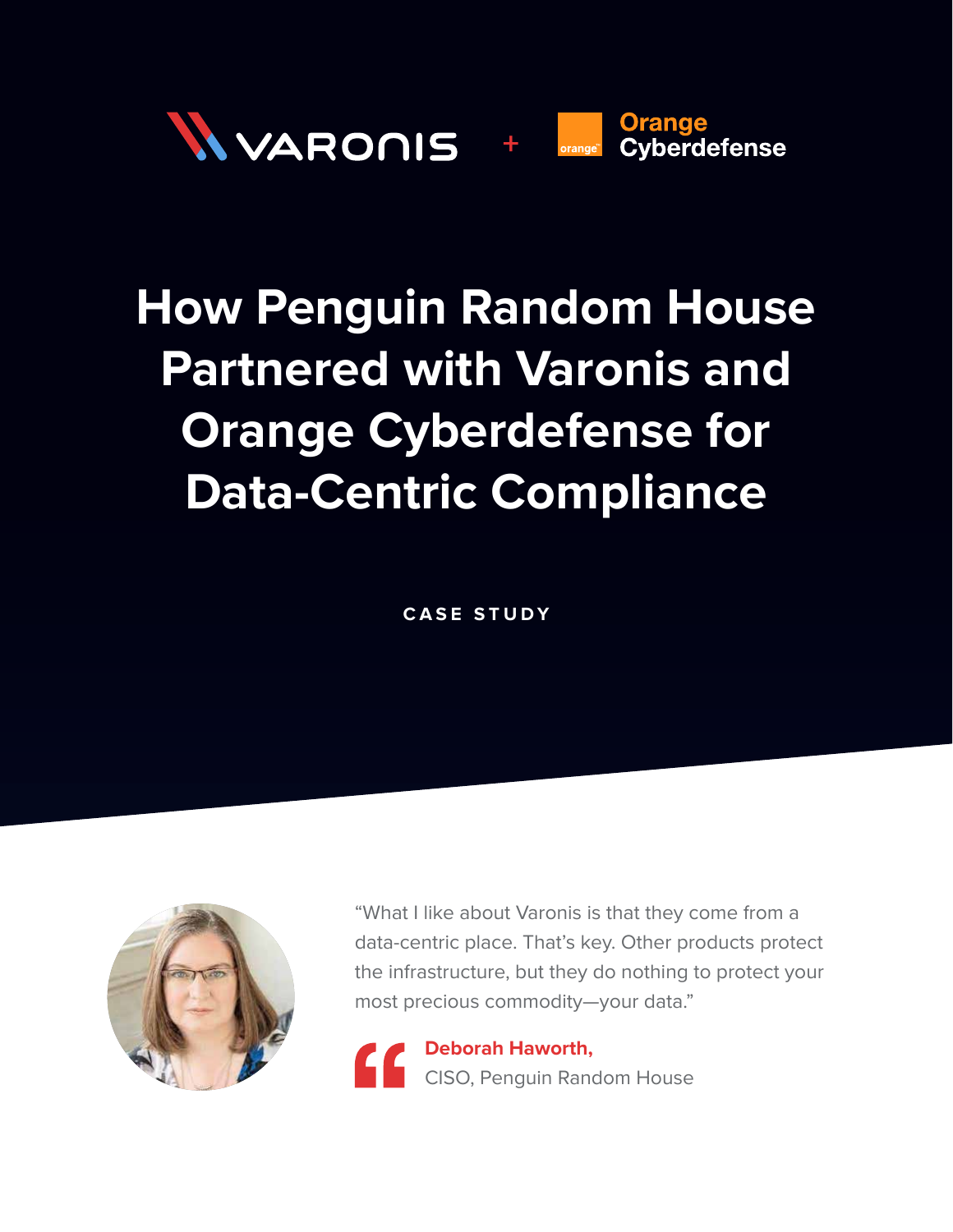

#### **HIGHLIGHTS**

#### **CHALLENGES**

- Mounting on-premises data storage costs
- Requiring visibility into enterprise data in the cloud
- Satisfying strict compliance regulations like the GDPR

#### **SOLUTION**

#### **Orange Cyberdefense:**

• Serves as a key partner, providing the first line of defense and support

#### **Varonis Data Security Platform:**

- **DatAdvantage** maps data access activity across file and email systems
- **Data Classification Engine** finds and classifies sensitive data
- **Policy Pack** enhances Data Classification Engine with GDPR patterns
- **DatAlert** monitors and alerts to abnormal behavior on critical systems
- **Automation Engine**  automatically repairs and maintains file system permissions
- **DatAnswers** helps fulfill DSARs quickly and easily

#### **RESULTS**

- Able to move to Microsoft 365 with confidence
- Data visibility helps proactively mitigate risk
- GDPR rules automatically enforced

### **Challenges**

#### **Proactively protecting enterprise data**

As companies grow, the cost of storing data on-premises becomes increasingly untenable. That's why Penguin Random House decided to move their on-premises environment and email to the cloud.

But as the largest global trade publisher in the world, Penguin Random House also had to protect the sensitive data of customers and best-selling authors.

As CISO Deborah Haworth explains:

## "

"We were finding storage costs on-premises to be very expensive and not particularly collaborative. So we moved to the cloud and, as part of our journey, we were looking for a solution that would enable us to adequately secure our intellectual property."

To facilitate the move, Deborah and her team began proactively evolving Penguin Random House's cybersecurity stance. They reassessed their previous system and realized that it lacked the capabilities and visibility they needed.

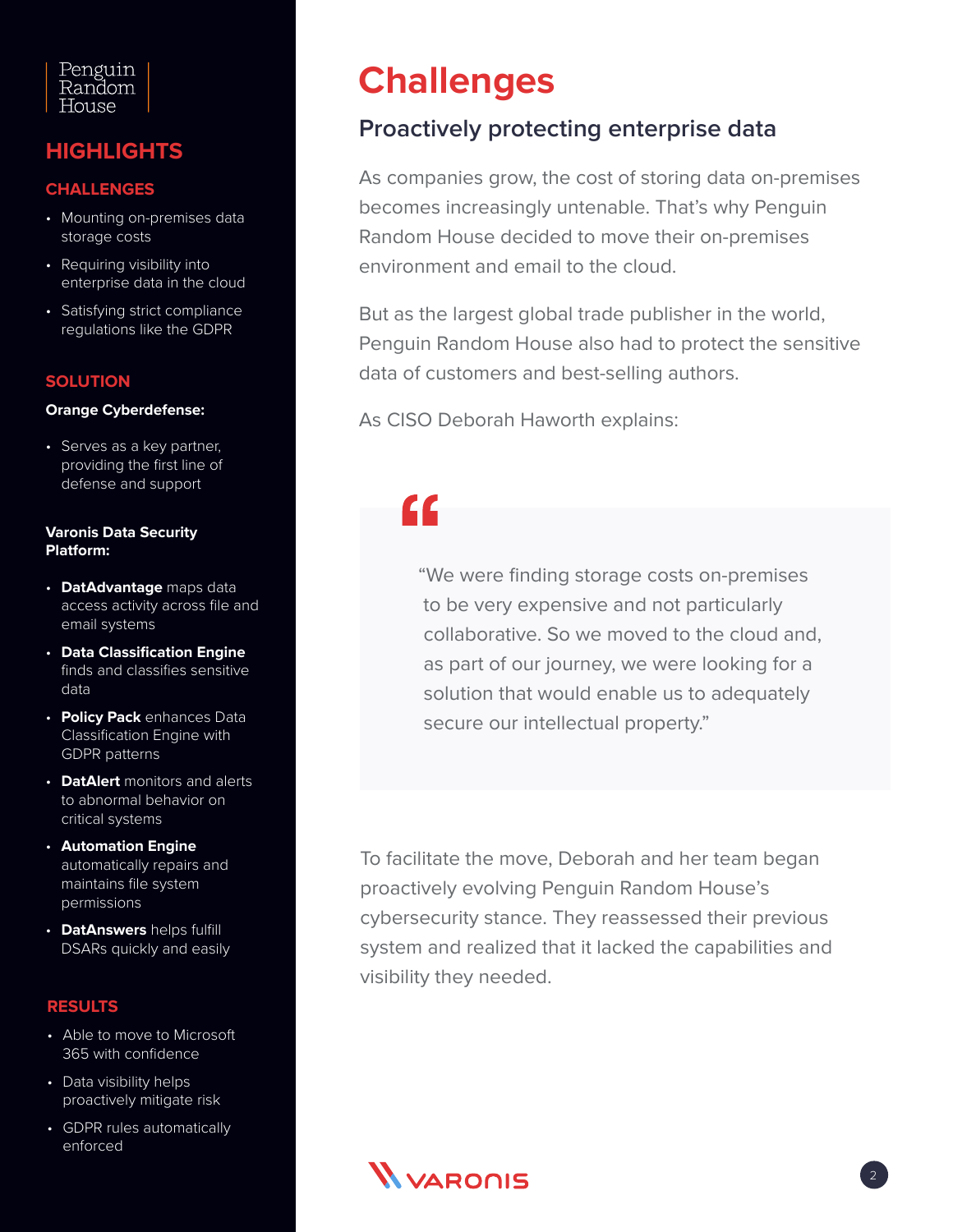So they began seeking out a new solution that would…

- 1. **Secure sensitive data**. Gaining visibility into where data lives and who has access enables the security team to proactively take mitigative action.
- 2. **Enforce regulatory compliance**. Because it operates in the UK, Penguin Random House needs to follow strict data privacy regulations, including GDPR.
- 3. **Decrease manual labor**. With over 300 TB of data across 9 million folders, they needed a way to locate specific data quickly and accurately to fulfill Data Subject Access Requests.
- 4. **Scale with intent**. They needed to protect enterprise data on-premises and in the cloud throughout the work-in-progress lifecycle.

After testing numerous potential solutions in their environment, **Varonis Data Security Platform** proved to be the best fit.

"

"Varonis is very scalable in intent. Where other products were difficult to come to terms with during implementation, we performed a Proof of Concept of Varonis and found it very intuitive to use."



"We moved to the cloud and, as part of our journey, we were looking for a solution that would enable us to adequately secure our intellectual property."

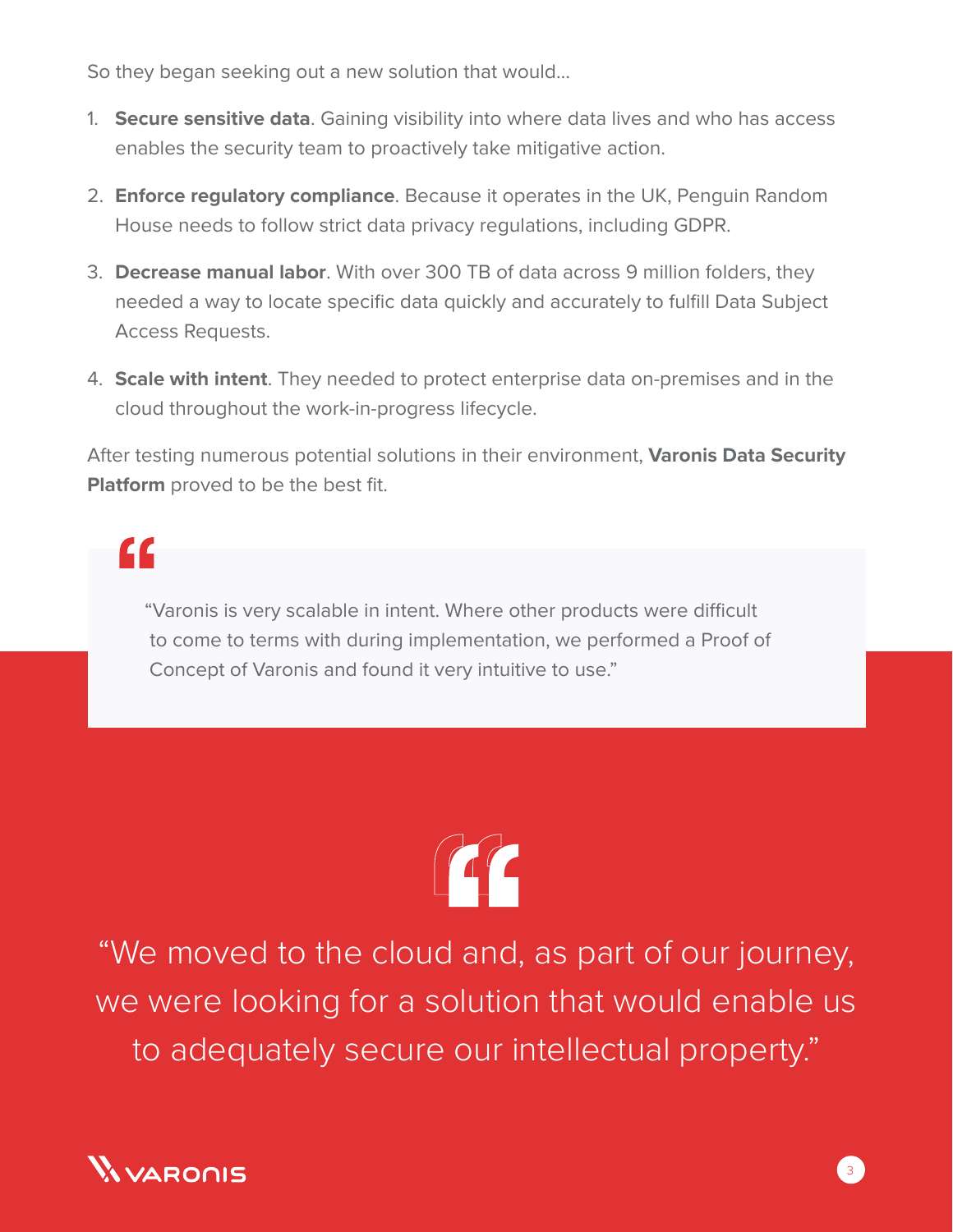### **Solution**

44

44

#### **Intuitive systems backed by knowledgeable support**

Deborah understands that the best way to mitigate risk is to take proactive action. Varonis provides visibility into data and user access activity on-premises and in the cloud.

"Our investment in Varonis was a strategic decision. We needed a platform that would secure our unstructured data in whatever form, in whichever location we decided to apply it."

One of Varonis' key partners, **Orange Cyberdefense**, helped Deborah configure and implement the Varonis Data Security Platform in Penguin Random House's environment.

"It's been a three-way partnership. Orange Cyberdefense adds a lot of value to the process by being able to directly answer questions and providing the first line of support and advice for us. They take the 'heavy lifting' out of the equation, which enables our technical team to focus on addressing the underlying issues."

Deborah highly values this collaborative partnership. She explains the unexpected benefits of having two highly responsive, knowledgeable partners who are happy to help.

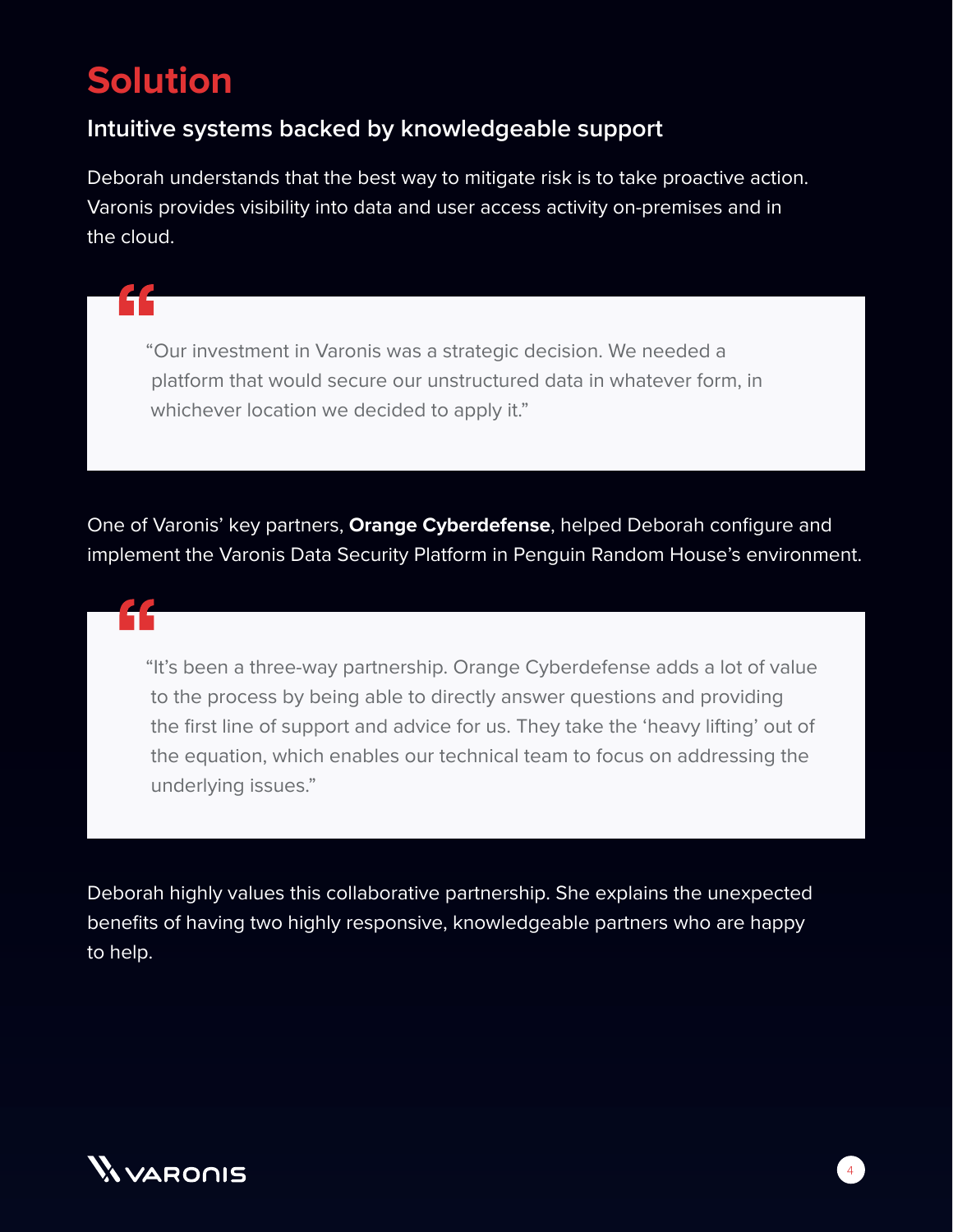

"Working with Orange Cyberdefense as a partner helps to bring extra value to our engagements with security product vendors.

A good example of this is how they worked alongside ourselves and Varonis to resolve an issue with false-positive alerting on a cloud storage platform.

Orange Cyberdefense stepped in and facilitated a meeting between all parties which led to increased understanding on all sides and, most importantly, rapid resolution of the issue."

### **The most robust data security solution**

Varonis emphasizes proactive risk mitigation. By enabling security teams to lock down sensitive data and implement and enforce least privilege, companies like Penguin Random House can move to the cloud with confidence.

## "

"What I like about Varonis is that they come from a data-centric place. That's key. When we talk about information security, it's really putting the information and the data front-and-center of our attention. Other products protect the infrastructure, but they do nothing to protect your most precious commodity—your data."

Varonis gives Deborah enhanced visibility. The solutions she relies on include:

- **DatAdvantage** for Windows, Directory Services, SharePoint Online, and OneDrive to map data access activity across file and email systems.
- **Data Classification Engine** for Windows, SharePoint, SharePoint Online, and OneDrive to find sensitive data stored on-premises and in the cloud.

### **W** VARONIS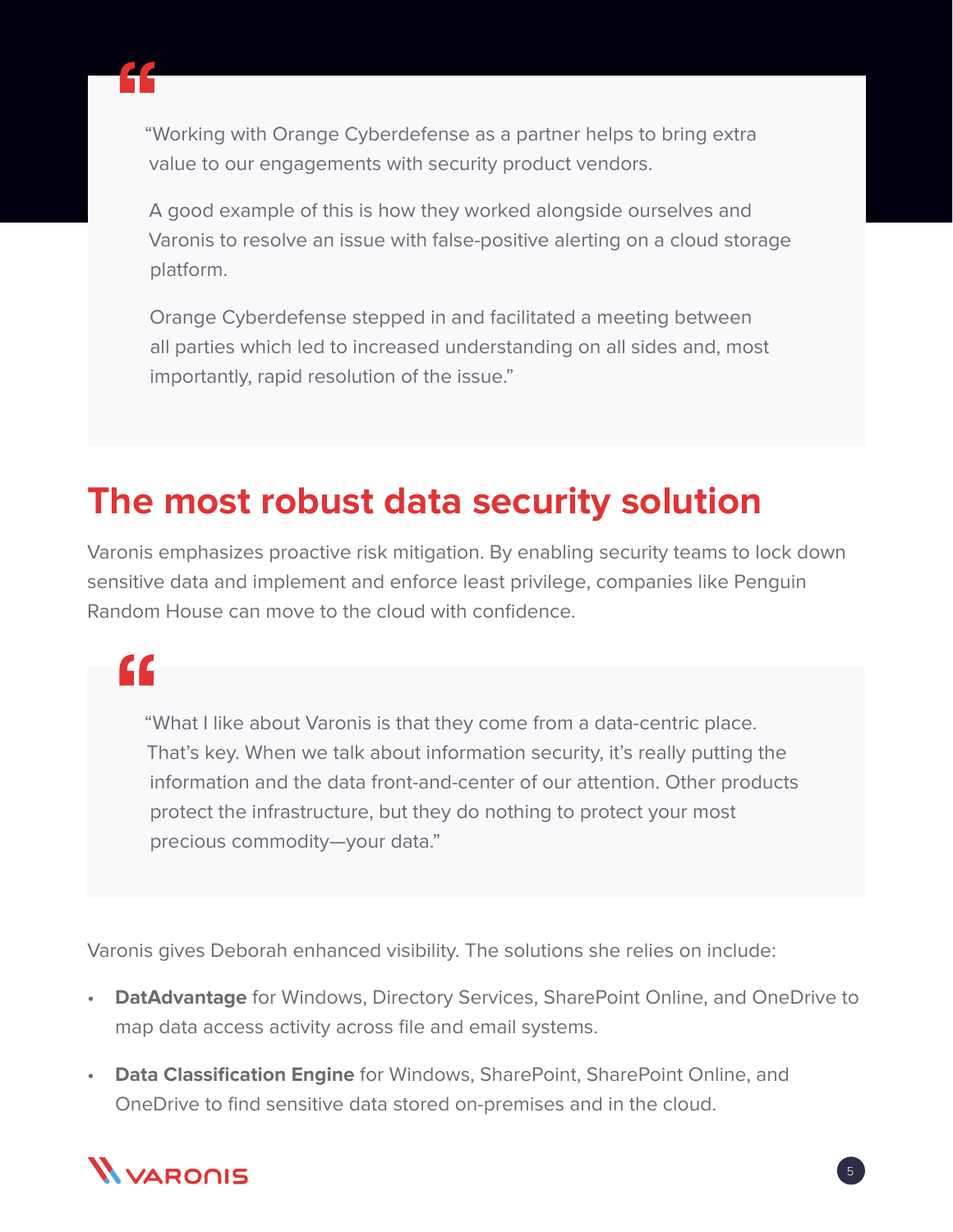- **Policy Pack** to enhance Data Classification Engine with GDPR patterns.
- **DatAlert** to monitor and alert on file and email systems for abnormal user behavior indicative of a potential threat.
- **Automation Engine** to automate large remediation projects by locking down files with global (everyone) access.
- **DatAnswers** to quickly fulfill Data Subject Access Requests (DSARs) required under GDPR.

## $\epsilon$

"Data Protection professionals will be familiar with the challenge of providing a response to DSARs within the one-month statutory period.

Varonis DatAnswers allows us to cover multiple locations in a single search and increase the speed of results via search parameters. This is all a world away from any manual efforts we could previously make."

The Varonis platform also includes a management reporting dashboard that Deborah uses to measure KPIs on the health and security of Penguin Random House's infrastructure.



"Varonis DatAnswers removes the manual effort by automating the search and classification function."

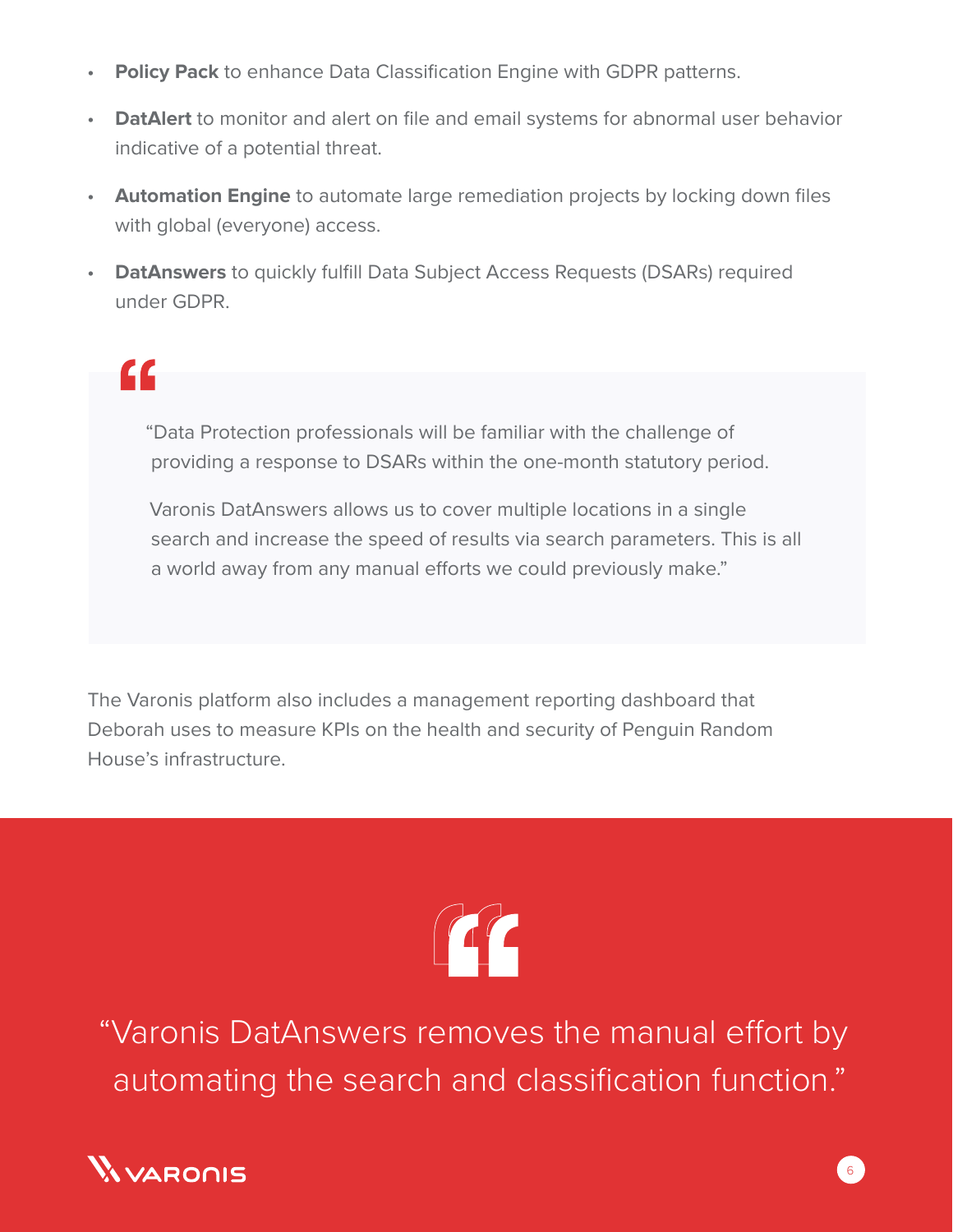### **Results**

 $\mathbf{H}$ 

#### **Moving from reactive to proactive risk mitigation**

With Varonis, Deborah has the evidence she needs to assure leadership teams that unstructured data in the cloud is just as secure as their on-premises environments. This enabled them to make the move to Microsoft 365 with confidence.

"We measure Varonis' value and benefit in risk reduction over time. The more you reduce risk, the more time you get to spend on proactive activity rather than reacting to new emergencies."

Solutions like DatAdvantage and Automation Engine have helped put risk remediation on autopilot, fixing issues like broken permissions in the background in a fraction of the time. The end result is less stress for everyone involved.

"We've been able to put a standardized process and approach into place, which ultimately takes a lot of pressure off individuals who used to have to come up with solutions under time pressure.

It's also significantly less stressful for our publishing departments because now they have a clear set of guidelines of what to do with sensitive information, how to store it, how to handle it, and where to get help. It's repeatable and allows them to act with confidence."

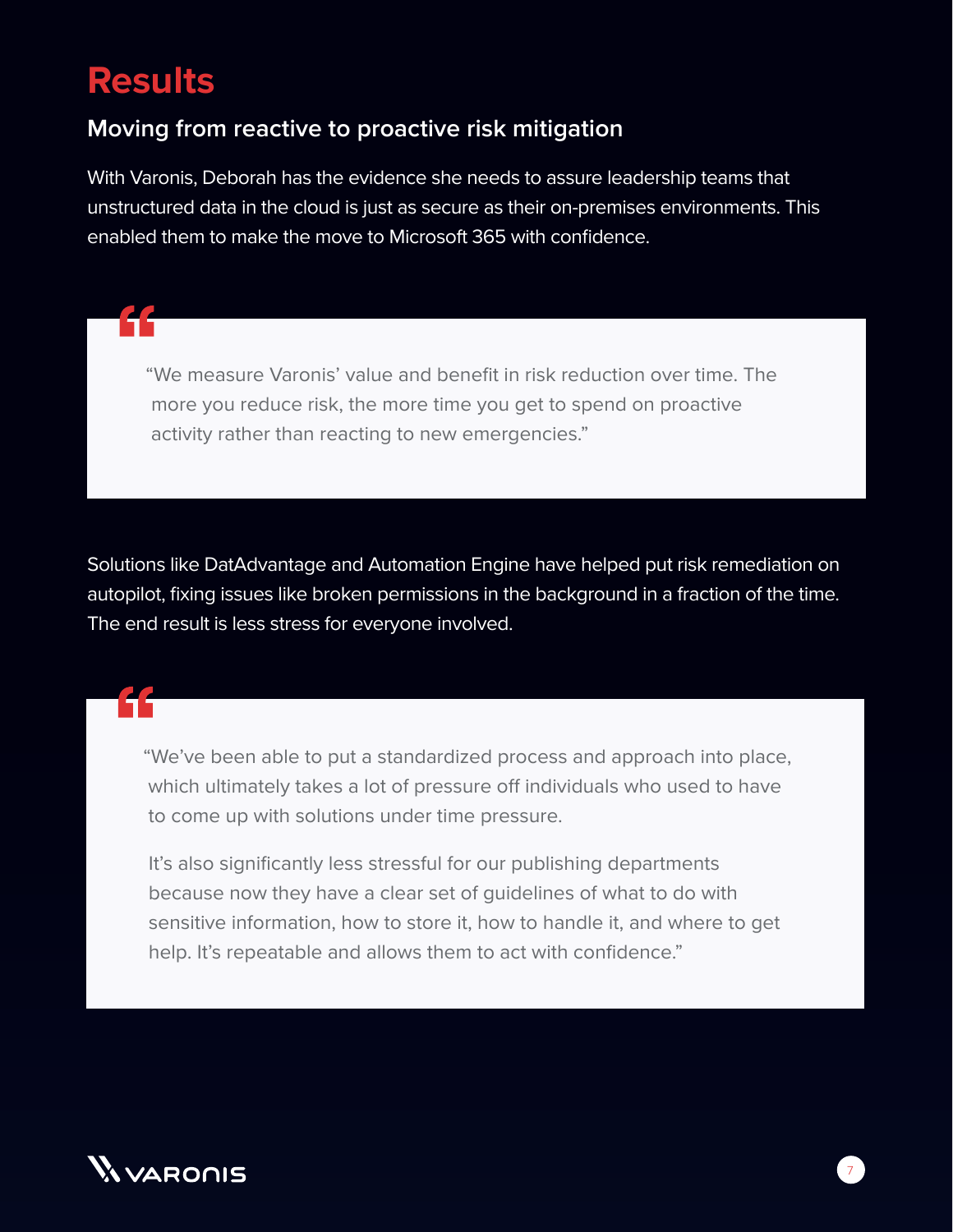When it comes to complying with strict data privacy regulations like the GDPR, Varonis helps lock down sensitive data and automatically enforce the rules. Crucial tasks like DSAR fulfilment are now accomplishable within minutes.

## "

"The whole process is auditable and secure, it ensures that we find all of the data without leaving gaps, and it minimizes the number of people who are reviewing the personal data."



"The more you reduce risk, the more time you get to spend on proactive activity rather than reacting to new emergencies."